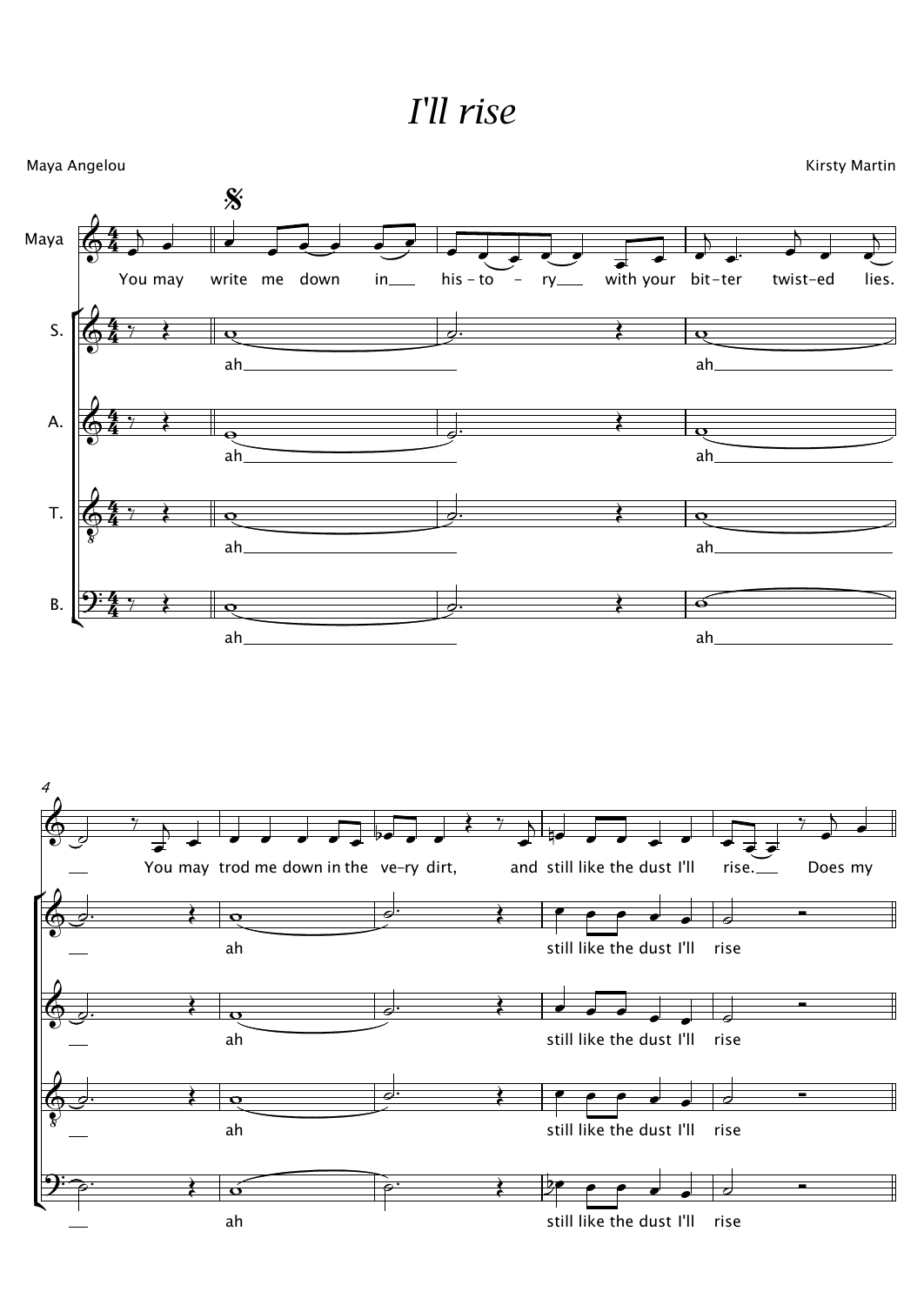

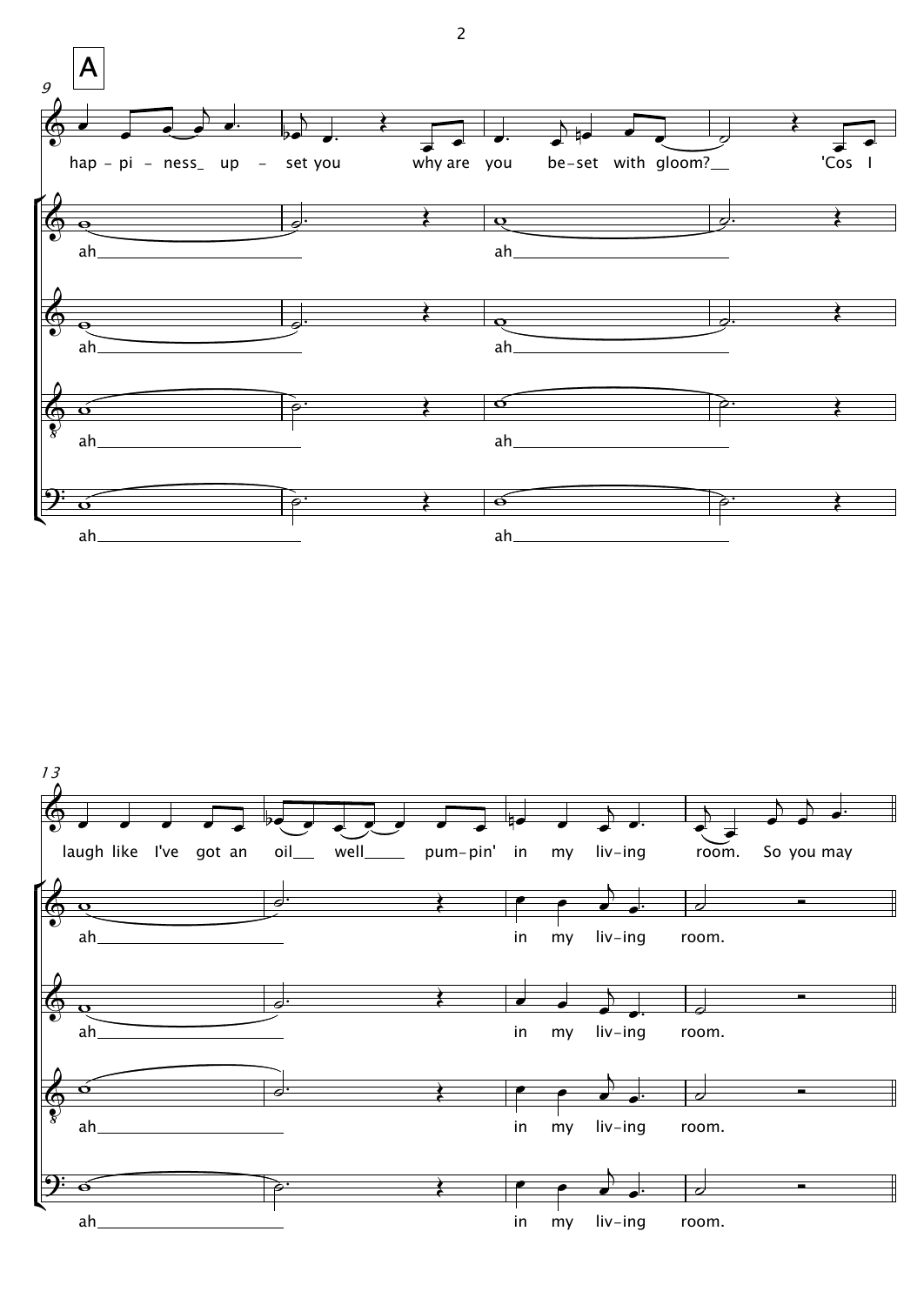

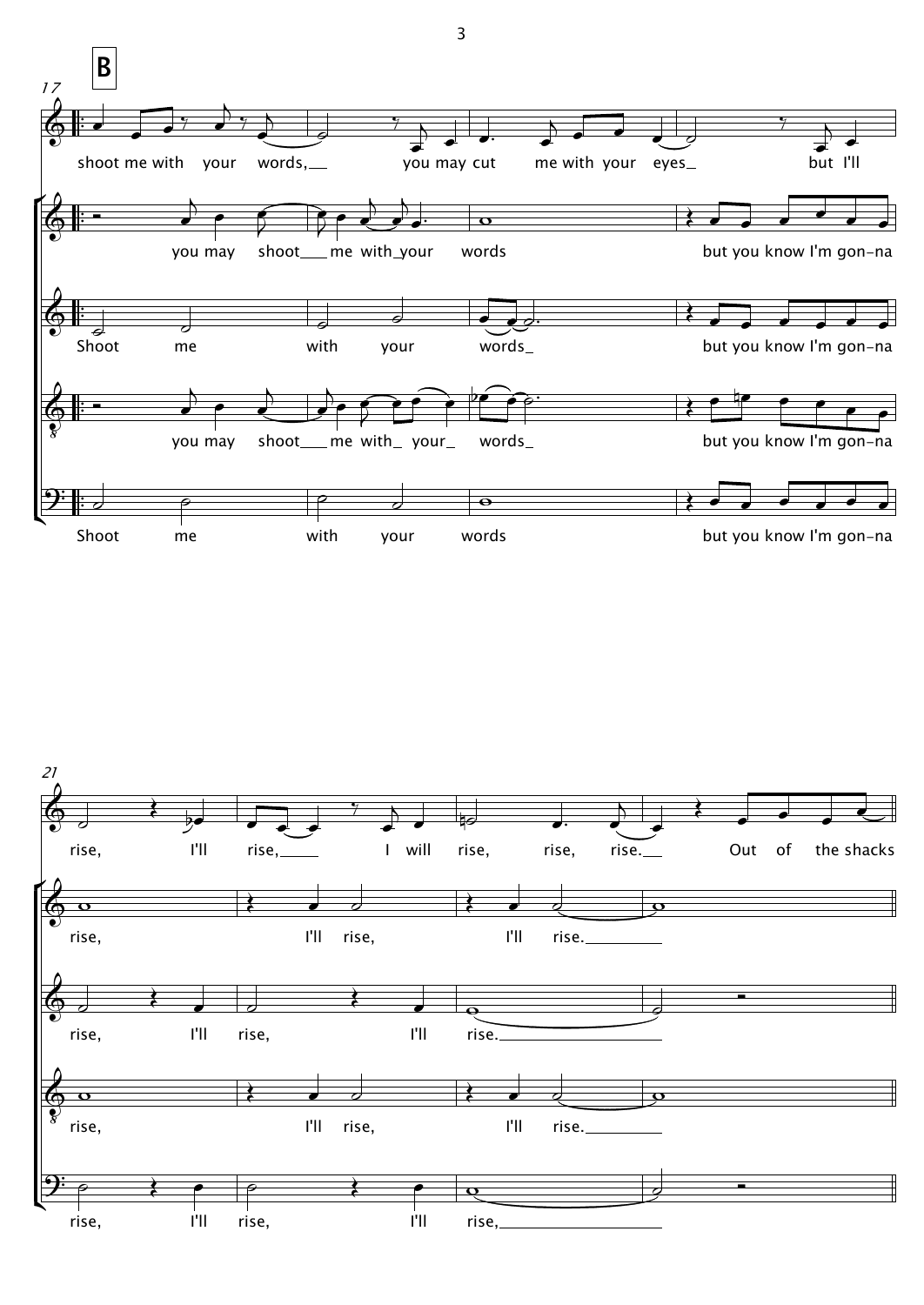

2nd time only D.S. al Coda



 $\overline{4}$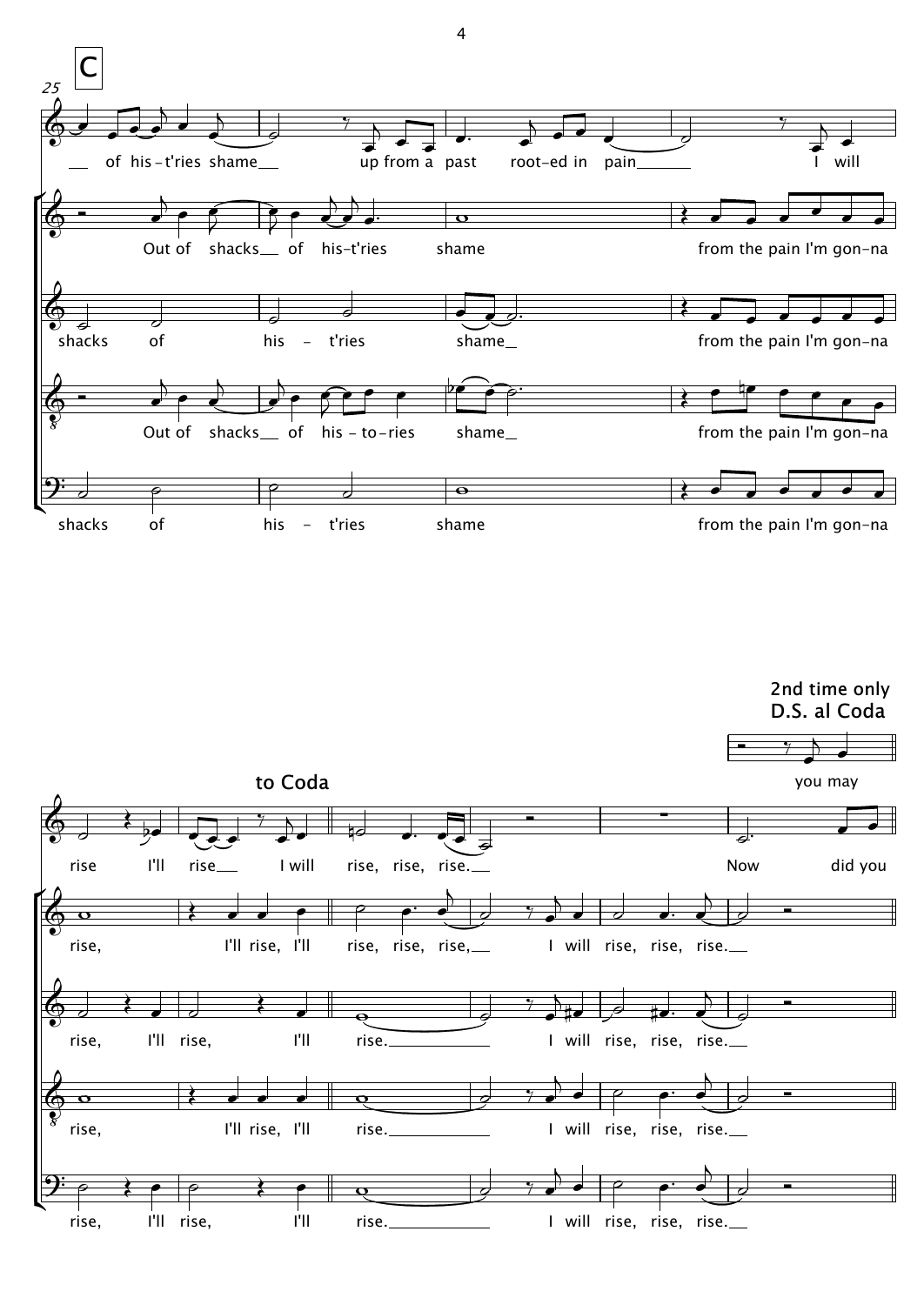

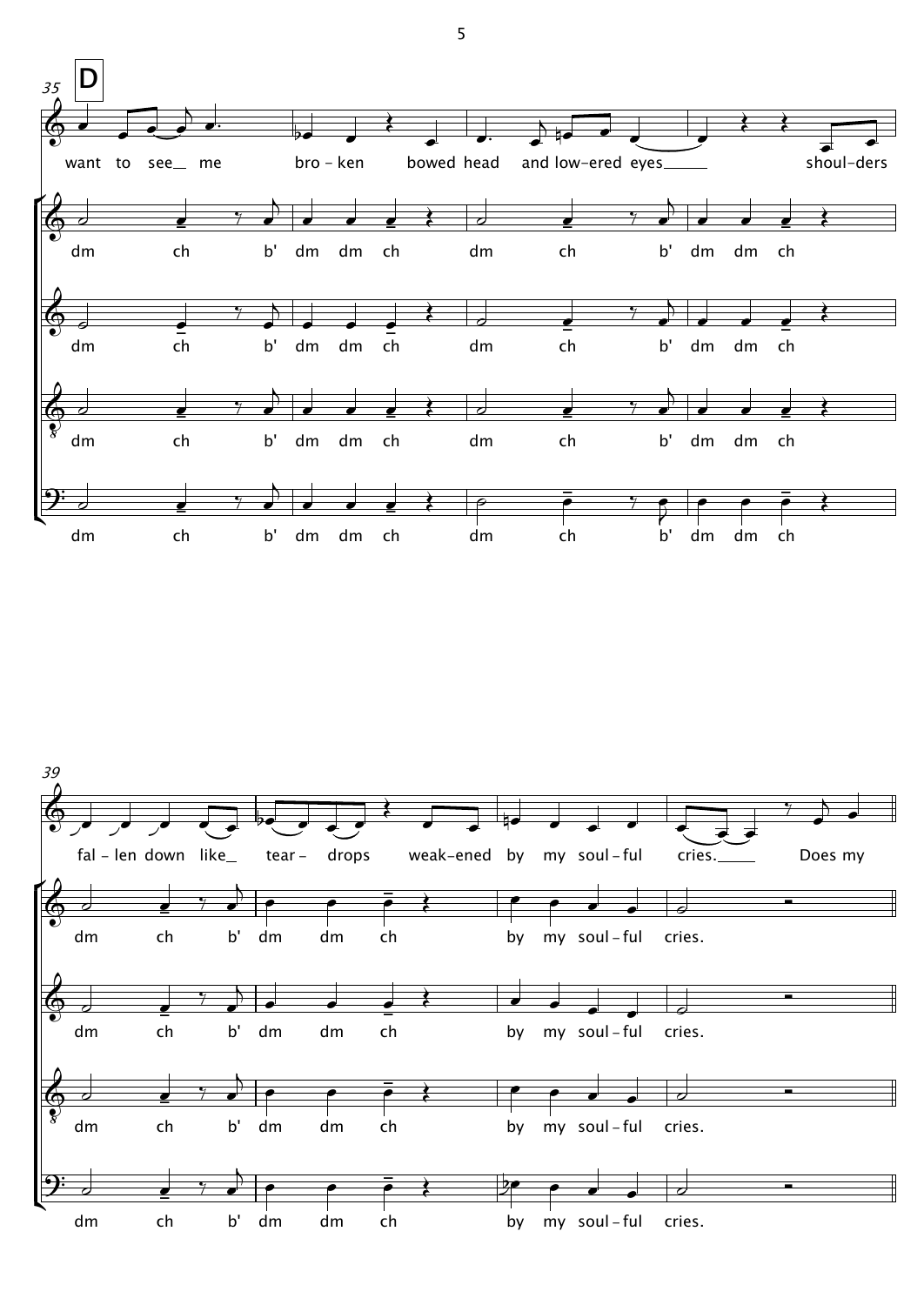

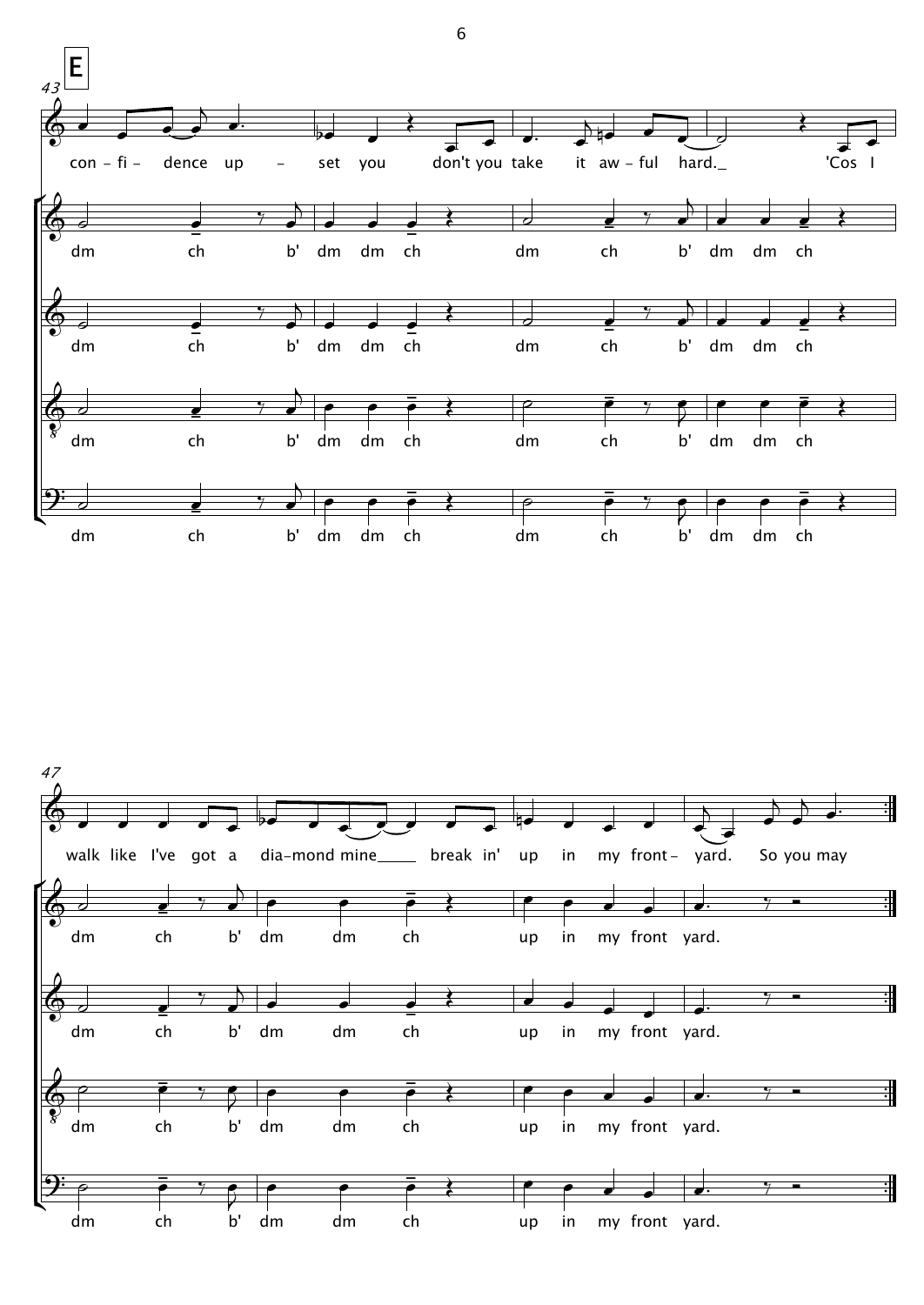



7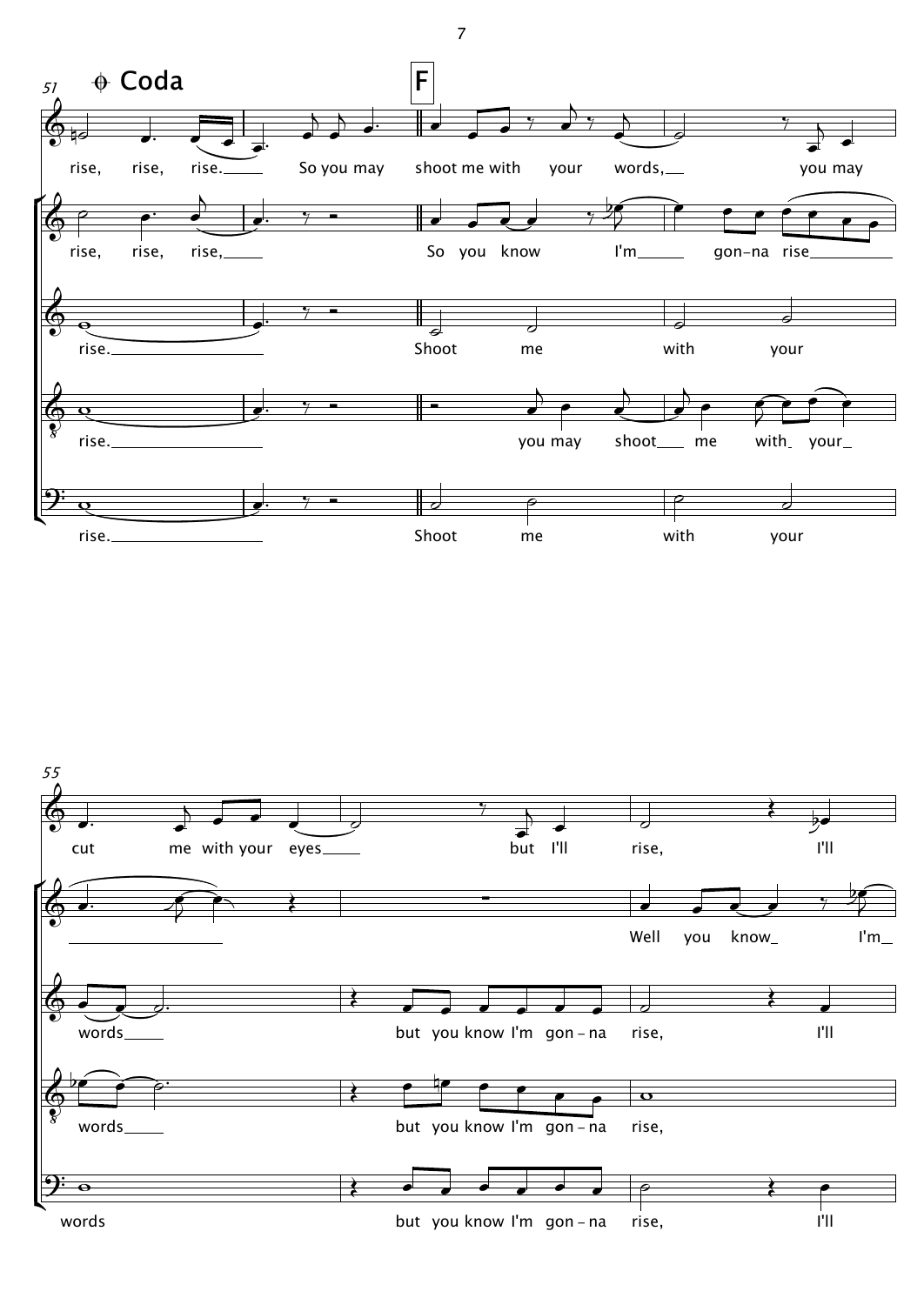